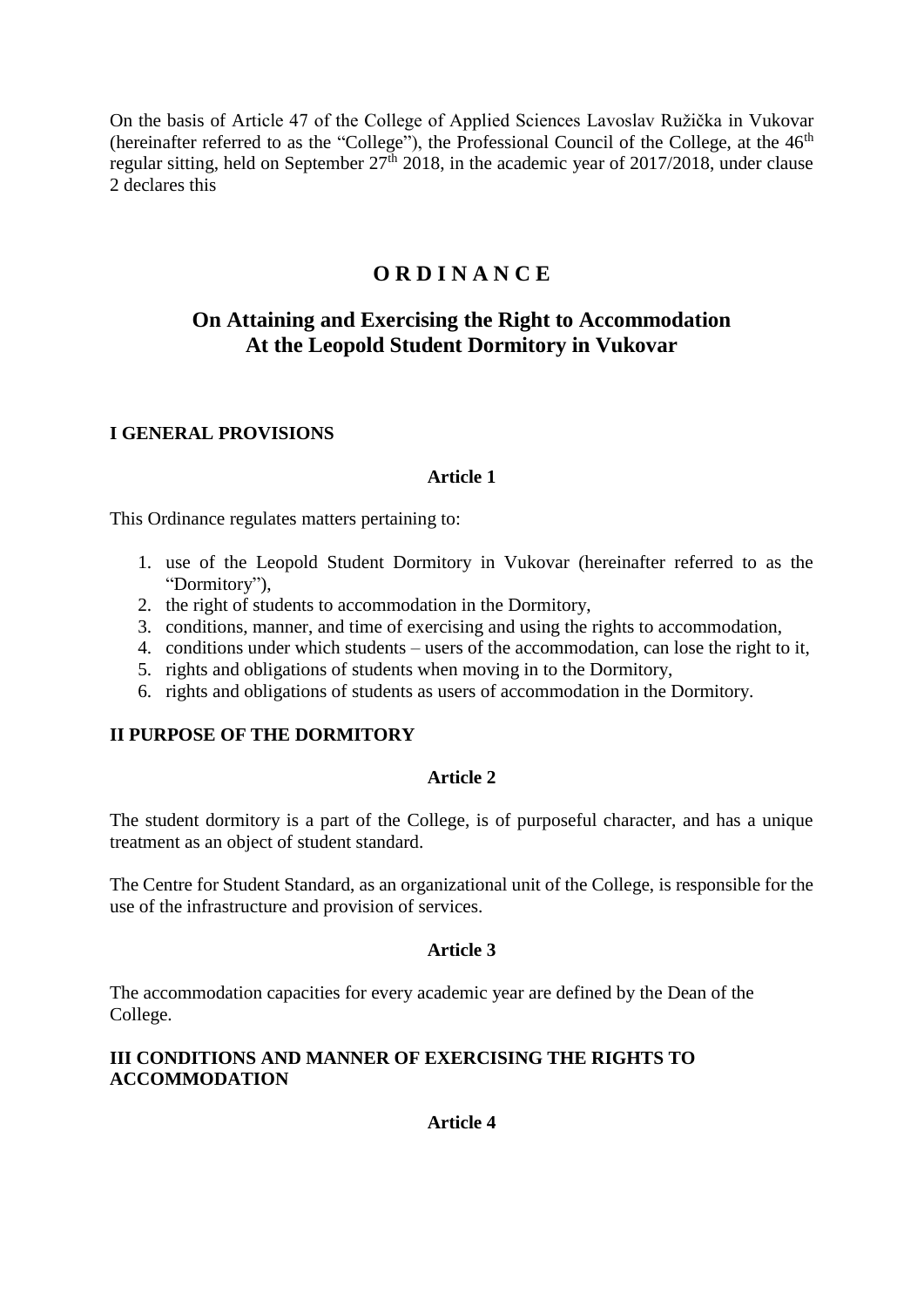The right to accommodation in the Dormitory belongs to regular students of the College based on the Ordinance on Conditions and Manner of Exercising the Rights of Regular Students on Subsidized Accommodation issued by the Ministry of Knowledge and Education.

#### **Article 5**

For every academic year, the College defines individual rights to accommodation through a tender for regular students.

The tender is issued by the Professional Council of the College, based on the Decree of the Ministry of Knowledge and Education on subsidized housing.

The tender, among other things, must contain:

- 1 conditions and a list of documents needed to ascertain compliance with them,
- 2 duration of the tender,
- 3 time needed to process the documentation and the method of publishing the results of the tender,
- 4 instructions on legal redress.

A certain number of places for accommodation in the Dormitory can be excluded from the tender in order to be reserved for special needs of the Ministry of Knowledge and Education or the College, especially for the needs of students engaged in the international exchange of students, student practice, cultural exchange, accomplished student athletes, and other cases.

#### **Article 6**

Compliance to the conditions needed to have the right to accommodation is proven by candidates with the required documentation specified in the tender.

The documentation required in the procedure of ascertaining rights to accommodation is subject to verification.

Documents delivered outside of the tender time limit will not be taken into consideration.

### **Article 7**

Result of the tender for a particular candidate is ascertained by giving points to the submitted documents (proofs) related to compliance with the conditions needed to have the right to accommodation, according to the Ordinance on Conditions and Manner of Exercising Rights of Regular Student to Subsidized Accommodation.

A candidate's ranking on the list is determined by their number of points.

The lower limit (quota) of realizing the right to subsidized accommodation is determined by the authorized ministry.

Candidates that rank under the lower limit are put on a waiting list and are only able to exercise their right during the academic year in case a place becomes available.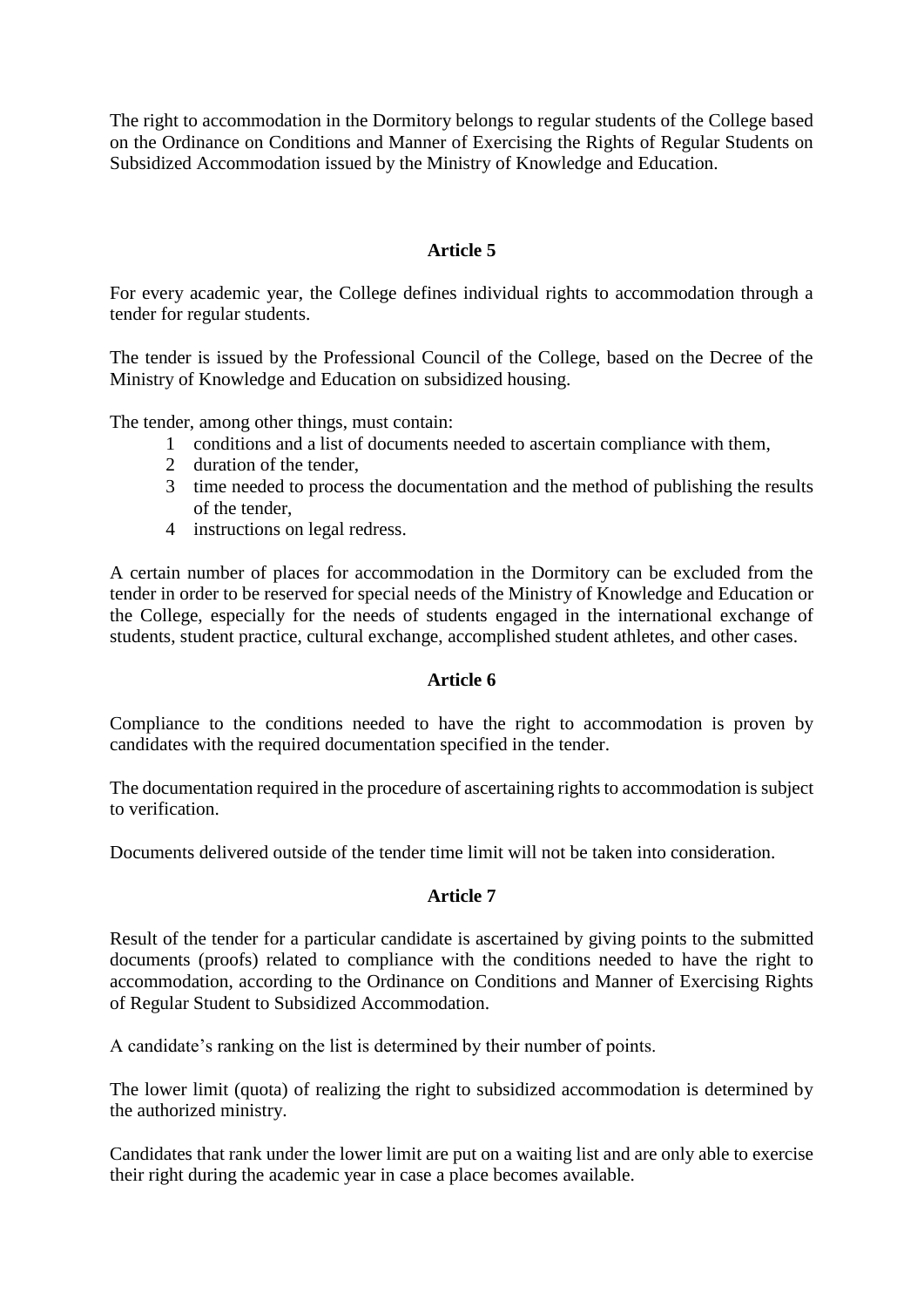### **Article 8**

Results of the tender are delivered to the candidates in an appropriate way, by:

- 1 a rank list with the results of the tender on the notice board of the Dormitory and the College,
- 2 on the Dormitory's website.

An instruction on legal redress is also issued with the results.

After the end of the time limit set for filing and resolving complaints, the temporary rank list for exercising the right to accommodation becomes the final rank list.

## **IV THE RIGHTS AND OBLIGATIONS OF STUDENTS**

#### **Article 9**

Students move into the Dormitory on the basis of the final rank list and published deadlines.

Upon moving into the Dormitory, a student is obliged to procure required documents and identification and sign a contract on using accommodation with the College.

If a student does not move into the dormitory in the designated time frame, they lost their right to accommodation. The only exception is made in the event of the student contacting the College in a timely manner and stating that they will not be able to move into the Dormitory due to justifiable reasons (death in the immediate family, sickness etc.), and documents it after the fact.

A student cannot move into the Dormitory without a doctor's notice that they have no contraindications for moving in.

### **Article 10**

A student loses right to accommodation in the Dormitory:

- 1 if for any reason they lose the status of a regular student,
- 2 if they do not move into the Dormitory on time,
- 3 if they do not provide a doctor's notice they have no contraindications for moving into the Dormitory,
- 4 in cases determined by the Ordinance of the Ministry,
- 5 or under the regulations of the Ordinance on Dormitory Order and Conditions of Accommodation in the Dormitory.

### **V BODIES INVOLVED IN THE PROCEDURE OF EXERCISING RIGHTS**

### **Article 11**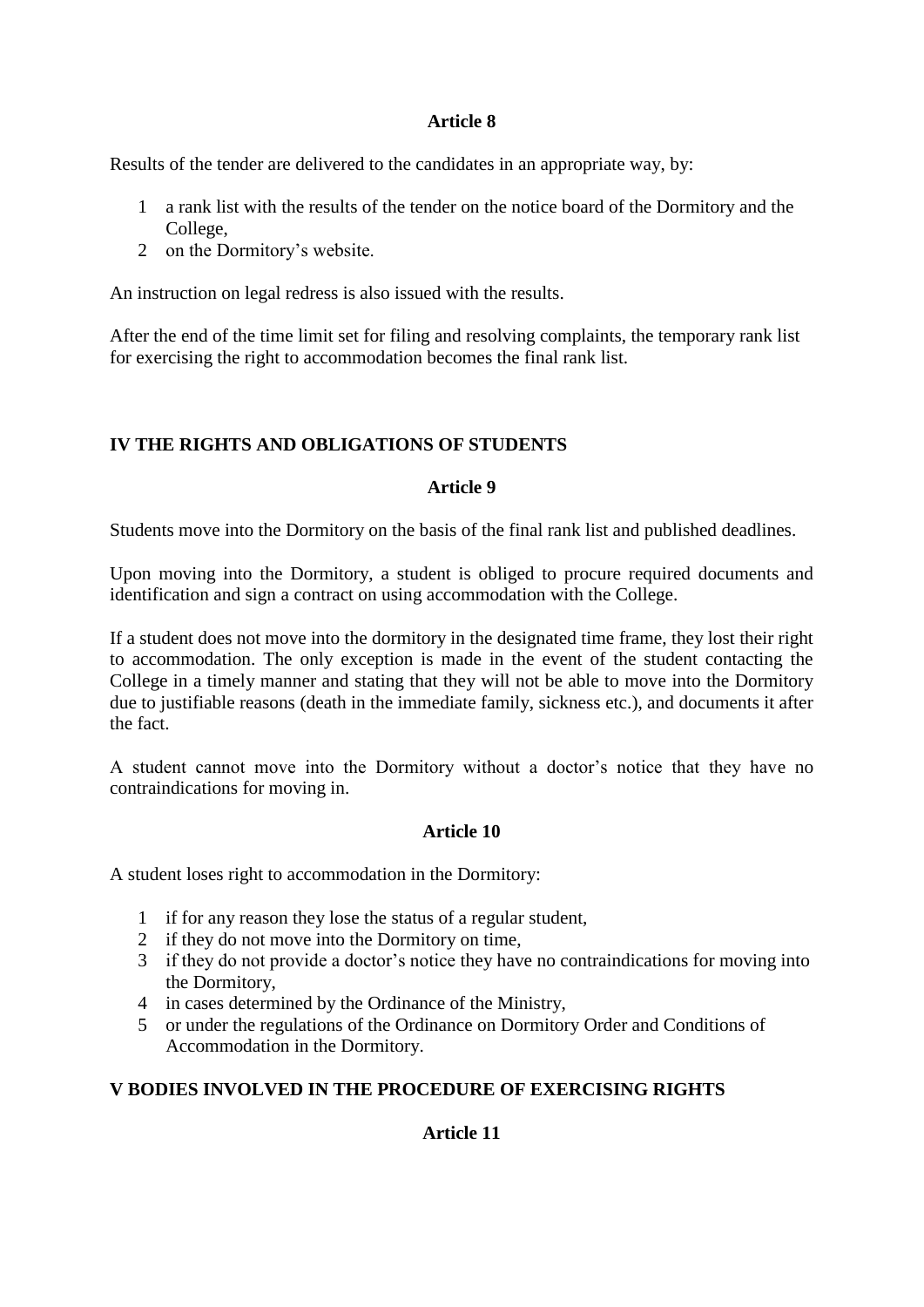The procedure of exercising the right to accommodation of students in the Dormitory, control and surveillance, as well as consistent application of this Ordinance are ascertained by:

1 The Committee for Public Tender Execution,

## 2 The Committee for Resolving Disputes.

Members of those committees and their presidents are designated by the dean of the College in the manner:

- $\bullet$  students  $-1$  member
- $\bullet$  employees of the College 2 members

## **1 The Committee for Public Tender Execution**

## **Article 12**

The Committee for Public Tender Execution values students' application for exercising the right to accommodation.

The Committee for Public Tender Execution:

- organizes the execution of the tender for exercising the right to accommodation,
- evaluates students' applications submitted in the tender,
- ascertains the temporary rank list.

## **2 The Committee for Resolving Disputes**

### **Article 13**

The Committee for Resolving Disputes is a second-degree body that resolves complaints of students in the procedure of acquiring and exercising the rights to accommodation in the Dormitory.

Complaints to the results of the tender are submitted to the Committee for Resolving Disputes in the time limit set by the tender.

The Committee is obligated to make a decision on the complaint in the time frame stated in the tender.

The decision of the Committee is delivered to the student, or published on the Dormitory's website and notice board.

The decision made by the Committee for Resolving Disputes is final, however, an unsatisfied party is able to pursue an administrative dispute.

## **VI FINAL STIPULATIONS**

## **Article 14**